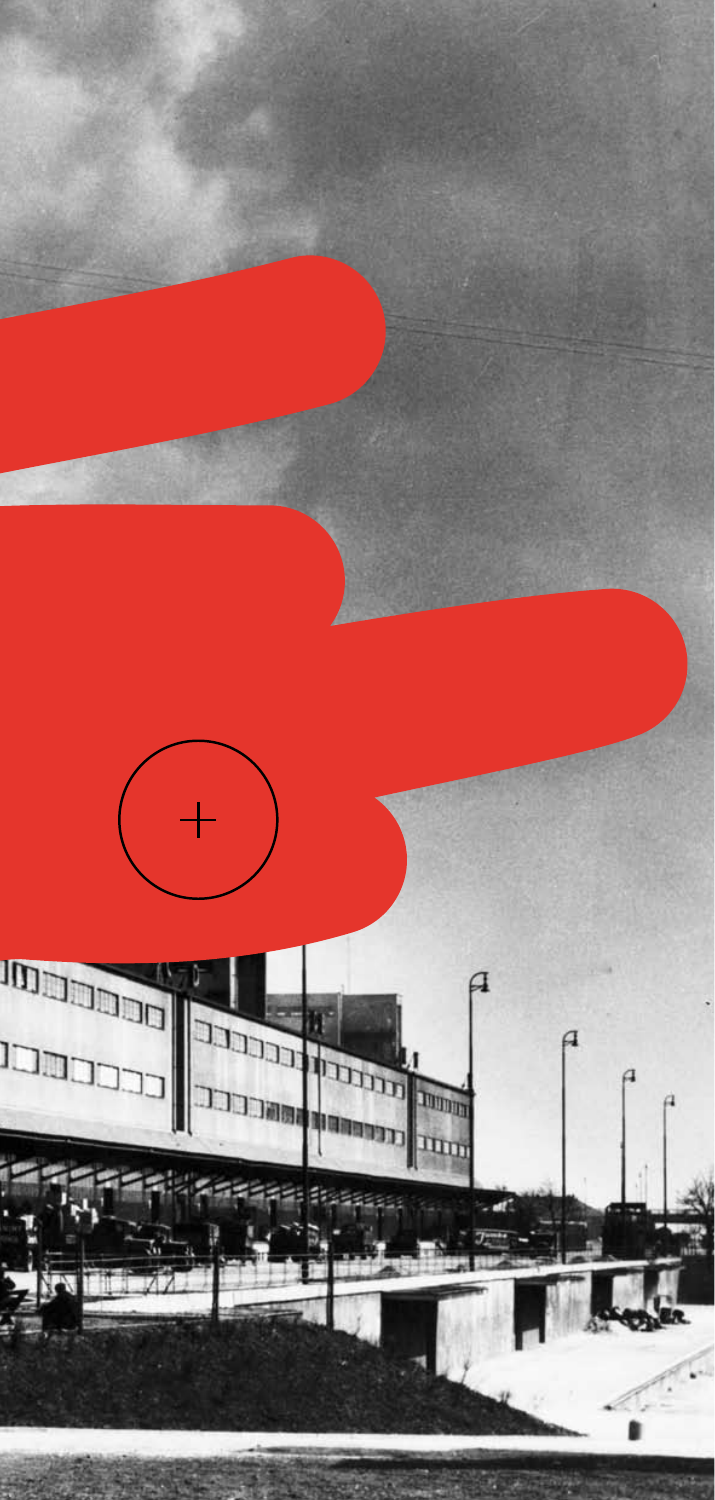

# Železniční muzeum ČD **Lužná u Rakovníka**

*"Kdo neocení minulost, ochuzuje svoji současnost."* Navštivte unikátní expozici historie na kolejích **v největším železničním muzeu v ČR**.

#### Railway Museum Lužná u Rakovníka

*"Who does not appreciate the past, impoverishes its present."* 

Visit the unique exhibition on the history of railways in **the largest railway museum of the Czech Republic**.



**České dráhy, Váš osobní dopravce www.cd.cz www.cdmuzeum.cz**



**Pražská nádraží ne/využitá Prague Railway Stations Un/Used**

mezinárodní konference international conference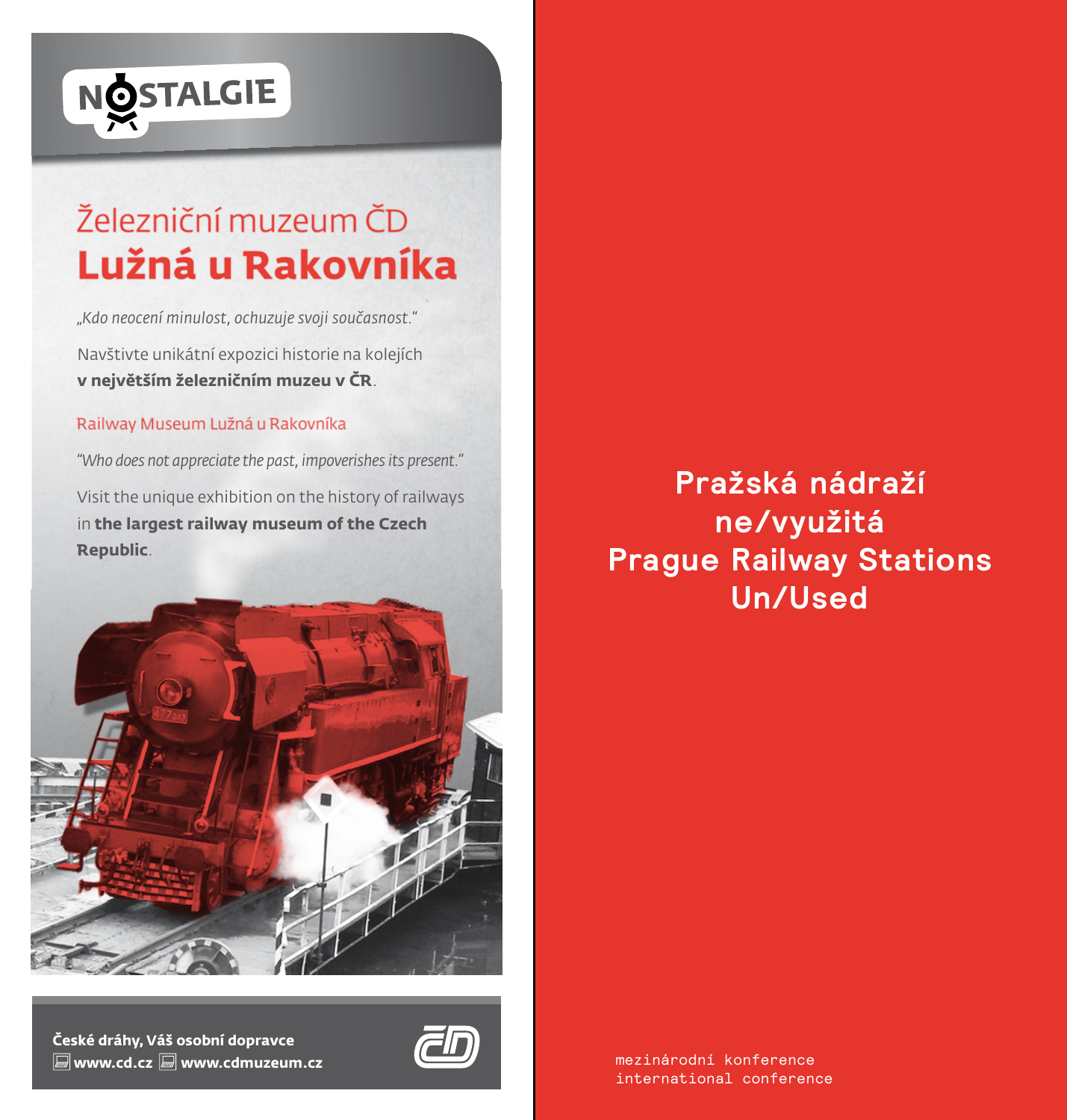### **08.03.2012**

# **Magistrát hlavního města Prahy Prague City Hall**

### **Sál zastupitelů**

**Konference se koná pod záštitou Bohuslava Svobody, primátora hlavního města Prahy, a Pavla Dobeše, ministra dopravy České republiky. Conference is held under the auspices of Bohuslav Svoboda, Mayor of Prague and Pavel Dobeš, Minister of Transport of the Czech Republic.** 

#### pořadatelé

**Galerie Jaroslava Fragnera Výzkumné centrum průmyslového dědictví FA ČVUT Tady není developerovo, o.s. Ministerstvo dopravy České republiky** za podpory **Hlavní město Praha České dráhy, a.s.**

#### organizers

**Jaroslav Fragner Gallery Research Centre for Industrial Heritage FA CTU Prague This is not a developer's site Ministry of Transport of the Czech Republic**

supported by **Prague City Hall Czech Railways**

info **www.gjf.cz**

 $P[R|A|\check{Z}|S|K|\check{A}| |N|\check{A}|D|R|A|\check{Z}|\check{I}$ 

Railway Stations Un/Used Pražská nádraží ne/využitá Prague Railway Stations Un/Used Prague ne/využitá Pražská nádraží

**5**

Praha v současnosti prochází velmi dynamickým, ale často z urbanistického i architektonického hlediska sporným vývojem. Jedním, nikoli jediným příkladem je rozsáhlé území a objekt Nákladového nádraží Žižkov (NNZ), významné funkcionalistické stavby ze třicátých let minulého století, jemuž hrozí zánik. Konference je součástí širšího záměru, který má zahájit mezioborový dialog o dalším využití nádražních a industriálních lokalit podobného typu na území Prahy. Zahraniční přednášející by měli představit úspěšné revitalizace dopravních a industriálních areálů v předních evropských metropolích a partnerských městech hlavního města Prahy /Hamburg, Copenhagen, Madrid, Rotterdam, Vienna/.

Prague is currently experiencing a very dynamic development. From the urbanistic as well as architectonic viewpoint this development is, however, often debatable. One of the examples, though not the only one, is the extensive area and the premises of the Žižkov freight railway station (NNZ), a significant functionalistic building of the 1930s which is under threat of demolition. The conference is a part of a more extensive plan the aim of which is to start an interdisciplinary dialogue focusing on further utilisation of railway stations and similar industrial localities on the territory of Prague. Foreign participants should present the successful revitalisation of transport and industrial premises in the leading European metropolises and partner cities of the capital of Prague /Hamburg, Copenhagen, Madrid, Rotterdam, Vienna/.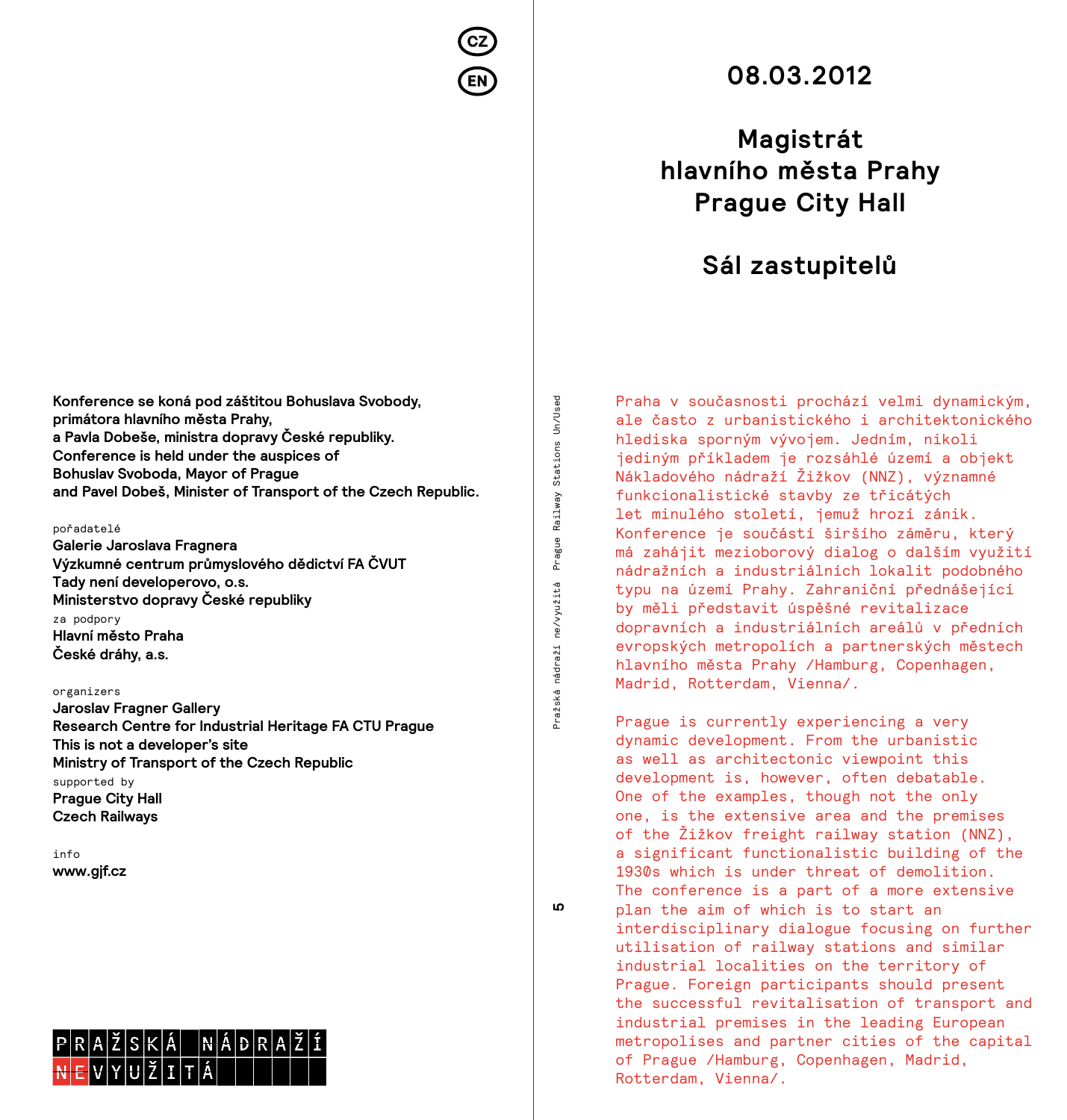## **Program**

- 09:00 Uvítání / Welcome **Bohuslav Svoboda** — primátor hlavního města Prahy / Mayor of Prague **Pavel Dobeš** — ministr dopravy České republiky / Minister of Transport of the Czech Republic
- 09:20 **Tomáš Hudeček** 1. náměstek primátora, Hlavní město Praha / Deputy Mayor of Prague, Prague City Územní plán a železnice v Praze / Master plan and railway stations in Prague
- 09:45 **Richard Biegel** historik umění, UK Praha / art historian, CU Prague Lokality pražských nádraží v kontextu urbanismu města / Localities of Prague railway stations in the context of the city
- 10:25 **Benjamin Fragner** historik architektury, VCPD FA ČVUT / architectural historian, VCPD Drolící se skelet urbanismu Prahy / The crumbling backbone of Prague's urban structure
- 10:55 **Jan Sedlák** urbanista, FA ČVUT / urbanist, FA CTU Železnice v obraze města Prahy / Railway in the picture of Prague
- 11:30 **Jiří Střítecký** architekt, ateliér A8000 / architect, studio A8000 Studie rehabilitace Masarykova nádraží / Masarykovo Railway Station - rehabilitation study
- 12:00 **Carlos Baztan Lacasa** architekt, radnice města Madrid / architect, Ayuntamiento de Madrid, Spain Revitalizace industriálních areálů v Madridu / Revitalization of industrial areas in Madrid

12:40 pauza na oběd ¦  $14 \cdot 00$ lunch break

**6**

Stations Un/Used Pražská nádraží ne/využitá Prague Railway Stations Un/Used Railway Prague ne/využitá nádraží Pražská

- 14:00 **Pavel Kalina** historik umění, FA ČVUT / art historian, FA CTU Nádraží v nelineárním městě / Railway stations in a non-linear city
- 14:30 **Christoph Hrncir** urbanista, Město Vídeň, Rakousko / urbanist, Stadt Wien, Austria Vídeňské hlavní nádraží / Vienna Central Station
- 15:05 **Jeroen Dirckx** urbanista, ateliér KCAP, Nizozemí / urbanist, studio KCAP, Netherlands Možnosti nevyužívaných průmyslových areálů / Opportunities of post-industrial areas
- 15:40 **Dieter Polkowski** urbanista, BSU Hamburk, Německo / urbanist, BSU Hamburg, Germany HafenCity Hamburk: konverze starého přístavu a rozvoj vnitřního města / HafenCity Hamburg: conversion of an old harbor area and the development of the inner city
- 16:15 **Vanessa Miriam Carlow** urbanistka, ateliér COBE, Dánsko / urbanist, studio COBE, Denmark posoudit prodiskutovat přeměnit – budoucnost pro XXL / consider converse convert - a future for XXL
- 16:45 pauza ¦ 17:00 break

#### **7**

17:00 diskuze ¦ debate  $18 \cdot 00$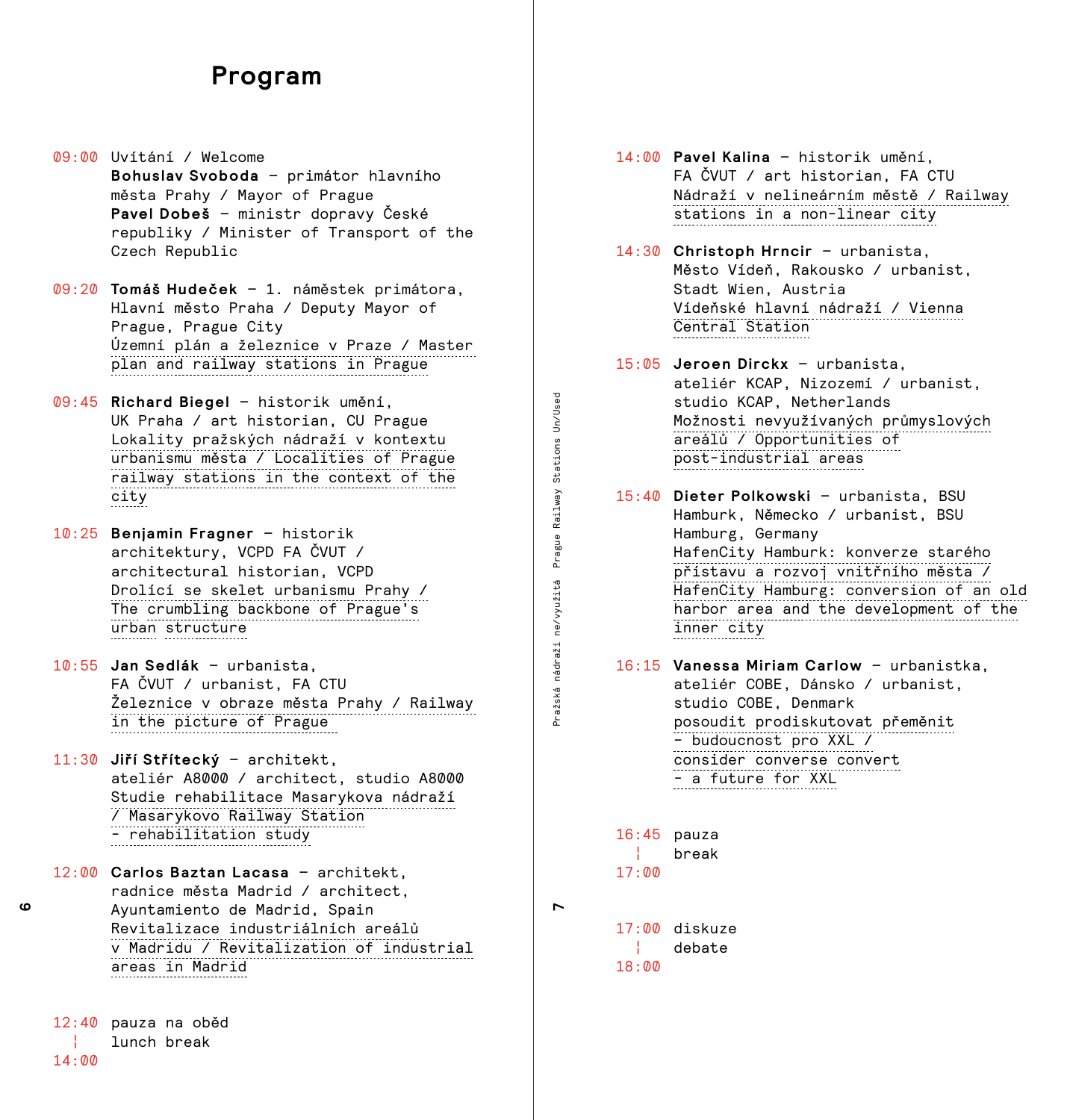- **9 Carlos Baztan Lacasa**
- **10 Richard Biegel**
- **11 Vanessa Miriam Carlow**
- **12 Jeroen Dirckx**
- **13 Benjamin Fragner**
- **14 Christoph Hrncir**
- **15 Tomáš Hudeček**
- **16 Pavel Kalina**
- **17 Dieter Polkowski**
- **18 Jan Sedlák**
- **19 Jiří Střítecký**
- **20 Jakub Železný**

# Stations Un/Used Pražská nádraží ne/využitá Prague Railway Stations Un/Used Railway Prague ne/využitá Pražská nádraží

**9**

### **Carlos Baztan Lacasa**

**Ayuntamiento de Madrid**



**ESP**

Carlos Baztan Lacasa vystudoval architekturu, působil jako pedagog a poradce španělského památkového ústavu. Zastupoval rovněž Ministerstvo kultury ve Výboru světového dědictví. Pohybuje se v oblasti kultury více než 30 let, vedl projekty a renovace desítek kulturních institucí, jako jsou knihovny, kulturní centra, divadla a muzea. Velmi aktivně se věnuje rehabilitaci průmyslového dědictví (knihovna a městský archiv v budově pivovaru El Águila, rehabilitace stanice a strojovny metra Chamberí nebo konverze madridských jatek na metropolitní kulturní centrum Matadero). Aktivně se podílel na masterplánu projektu Madrid Rio (dokončeno 2010). V současné době je vedoucím uměleckého oddělení madridského zastupitelstva.

Carlos Baztan Lacasa studied architecture, worked as a pedagogue and a consultant of the Spanish Historical Heritage Institute. He has been a vital member of Spanish cultural scene, a leader of dozens of cultural institutions (e.g. libraries, cultural centres, theatres and museums). He is interested in renovation and promotion of industrial heritage (library and town archive in former El Águila brewery building, renovation of Chamberí underground station and engine room or Metropolitan Culture Centre Matadero). He was a collaborator of the masterplan for the Madrid Rio project (finished in 2010). Currently he is General Coordinator of the Arts Departement of the city of Madrid.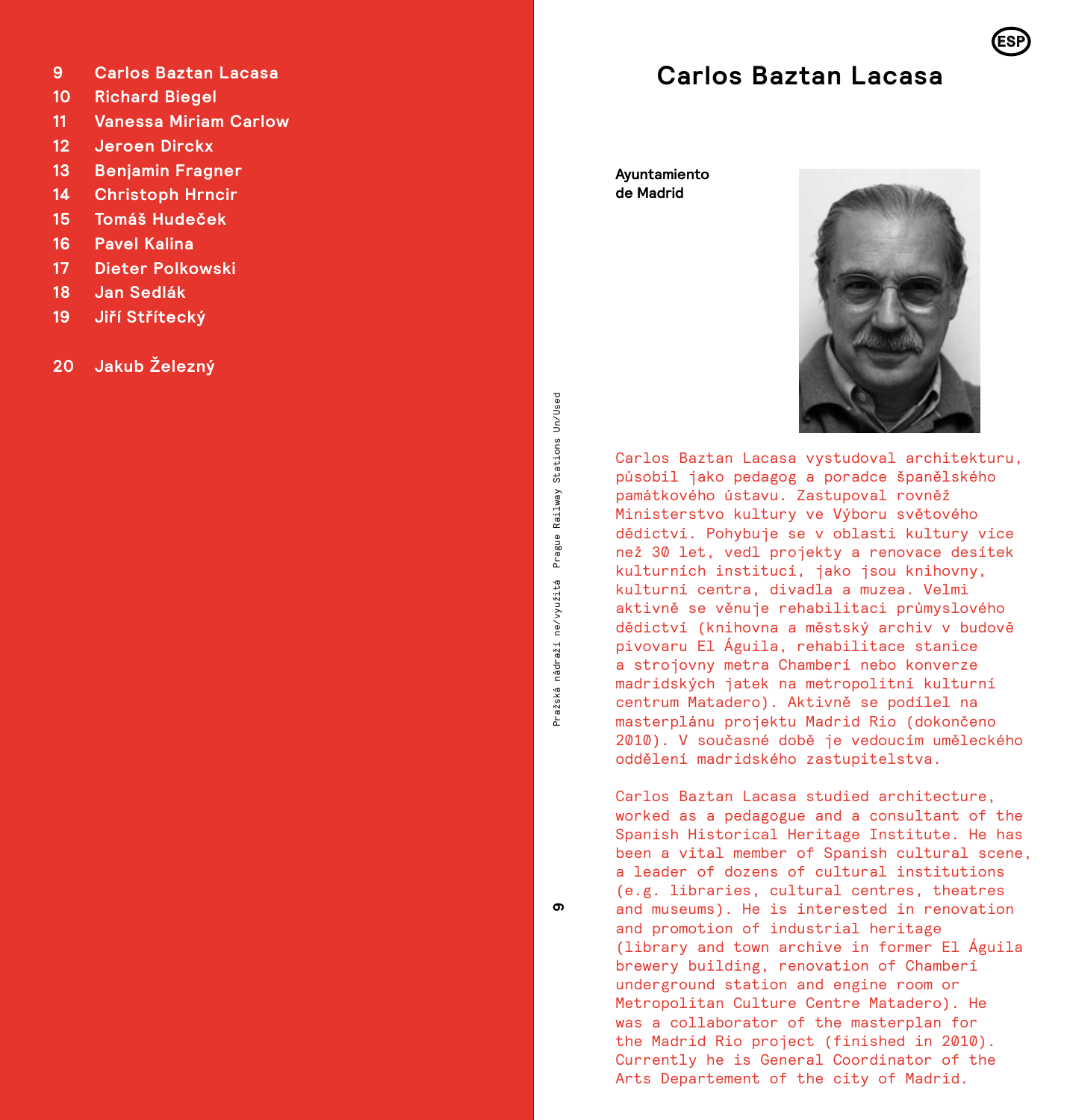**CZ DK**

### PhDr. **Richard Biegel**, Ph.D.

**Vanessa Miriam Carlow**, Dipl. Arch. MA Urban Management



Vanessa Miriam Carlow vystudovala architekturu a urbanismus na technických univerzitách v Berlíně a Delftu. Společně s Danem Stubbergaardem založili v roce 2005 architektonický ateliér COBE - studio s mezinárodní působností na poli architektury, urbanismu, veřejného prostoru a výzkumu. V posledních letech realizovali divadlo Taastrup (nominace na World Architecture Award 2010) a kulturní dům a knihovnu Nordvest v Kodani (medaile .Good and Beautiful Buildings of the City of Copenhagen 2011"). Spolupracuje s několika univerzitami (přednášky, semináře), výzkumnými instituty a akademiemi, je členkou Danish jury for Europan 2009.

Vanessa Miriam Carlow studied architecture and urban design at Berlin and Delft University of Technology. In 2005 together with Dan Stubbergaard, Vanessa founded COBE, an internationally operating office practicing architecture, urban planning, public space, and research. Recently completed COBE-projects include Taastrup Theater (shortlisted World Architecture Award 2010) and the Culture House and Library Nordvest, Copenhagen (awarded "Good and Beautiful Buildings of the City of Copenhagen 2011" medal). She also continues to collaborate with several universities (lectures, seminars), research institutes and academies. She has been member of the Danish jury for Europan 2009.



Richard Biegel vystudoval obor dějiny umění na Filozofické fakultě Univerzity Karlovy v Praze, kde také v současnosti přednáší. Absolvoval stipendijní pobyty ve Vídni a Paříži. Pracoval jako archivář na Útvaru rozvoje Prahy a v oddělení dokumentace památek v Národním památkovém ústavu. Je tajemníkem Klubu Za starou Prahu, jeho zájem o moderní architekturu a urbanismus ho vedl i do řad občanské iniciativy Za novou Prahu. Angažuje se v oblasti památkové péče, v občanských sdruženích a v aktuálních kauzách Prahy. Kromě publikační činnosti se věnuje také přednáškám a diskuzím. Významná je jeho osvětová a popularizační činnost.

Richard Biegel studied art history at the Philosophical Faculty of the Charles University in Prague where he currently lectures. He obtained scholarships in Vienna and Paris. He worked as an archivist of the City Development Authority of Prague and in the department of documentation of the National Heritage Institute. He is a secretary of the Czech Club for Old Prague. He is engaged in monument preservation, several Czech NGOs work and topical affairs of Prague. Next to his publishing track he gives lectures and takes part in discussions. His activities in popularisation of art history are also vital. **10**

Railway Stations Un/Used Pražská nádraží ne/využitá Prague Railway Stations Un/Used Prague F Pražská nádraží ne/využitá

 $\mathbf{r}$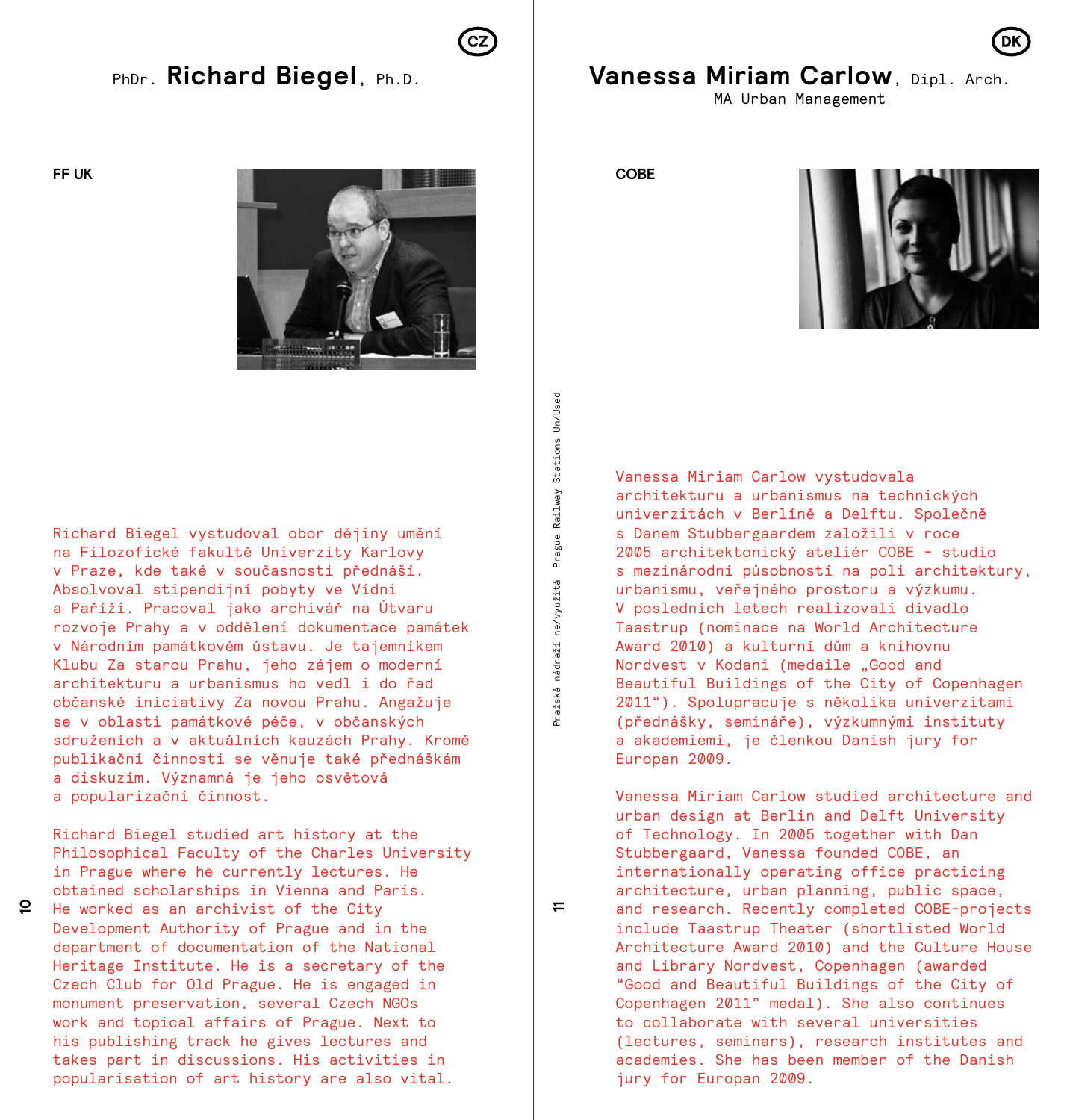## **NL CZ**

**12**



Jeroen Dirckx vystudoval architekturu a urbanistické a architektonické plánování na Katolické univerzitě v Leuven. Pracoval u AWG-bOb Van Reeth architects v Antverpách, od roku 2005 v KCAP. Zde vede projekty územního plánování, spolupracuje na smíšených urbanistických rozvojových projektech, projektech náplavek, dopravních uzlů a rozvoji brownfieldů. Momentálně se podílí na přestavbě plochy světové výstavy Expo 1958 v Atomiu v Bruselu a provádí dozor nad přestavbou poválečné rezidenční čtvrti Hogekwartier v Amersfoortu. Působí jako hostující profesor a člen poroty v programu Urbanistického designu na University College for Sciences and Arts v Bruselu a Gentu.

Jeroen Dirckx studied architecture and urban and strategic planning at the Catholic University in Leuven. He worked at AEG bOb Van Reeth architects in Antwerp. Since 2005 he has been working at KCAP. He leads development projects, waterfronts, transport hubs and brownfield developments. Currently he is involved in transformation of the 1958 World Exhibition site at the Atomium in Brussels and supervising transformation of the post war residential neighbourhoods Hogekwartier in Amersfoort. He is also a guest professor and member of the jury at the Urban Design program of the University College for Sciences and Arts in Brussels and Ghent.

Railway Stations Un/Used Pražská nádraží ne/využitá Prague Railway Stations Un/Used Prague F ne/využitá Pražská nádraží

**<u>m</u>** 

#### Ir. **Jeroen Dirckx** PhDr. Benjamin Fragner

**Výzkumné centrum průmyslového dědictví**



Benjamin Fragner je historik architektury, věnuje se ochraně a proměnám průmyslových staveb. Absolvoval Fakultu sociálních věd Univerzity Karlovy v Praze, působí v Ústavu teorie a dějin architektury na Fakultě architektury ČVUT v Praze, od roku 2002 vede Výzkumné centrum průmyslového dědictví. Působí ve Stálé komisi Ministerstva kultury ČR pro hodnocení návrhů na prohlášení nemovitých věcí za kulturní památky. V současné době je řešitelem výzkumného projektu Industriální topografie České republiky – nové využití průmyslového dědictví jako součásti národní a kulturní identity. Člen Českého národního komitétu ICOMOS, působí v mezinárodní organizaci pro záchranu průmyslového dědictví TICCIH. Organizátor populárních mezinárodních bienále Industriální stopy.

Benjamin Fragner is a historian of architecture. He graduated at the Faculty of Social Sciences, Charles University in Prague. Since 2002 he has been the director of the Research Centre for Industrial Heritage (VCPD) at the Faculty of Architecture of the Czech Technical University in Prague, which documents industrial heritage in the Czech Republic. He is a member of the Czech Ministry of Culture's Committee for the assessment of sites nominated for cultural heritage status. He is currently coordinating a research project on the Industrial Topography of the Czech Republic – Adaptive Re-use of Industrial Heritage as Part of National and Cultural Identity. He also organises the popular international biennial Vestiges of Industry. He is a member of the Czech National Committee of ICOMOS and has been a TICCIH Board member since 2009. He also organises the popular international biennial Vestiges of Industry.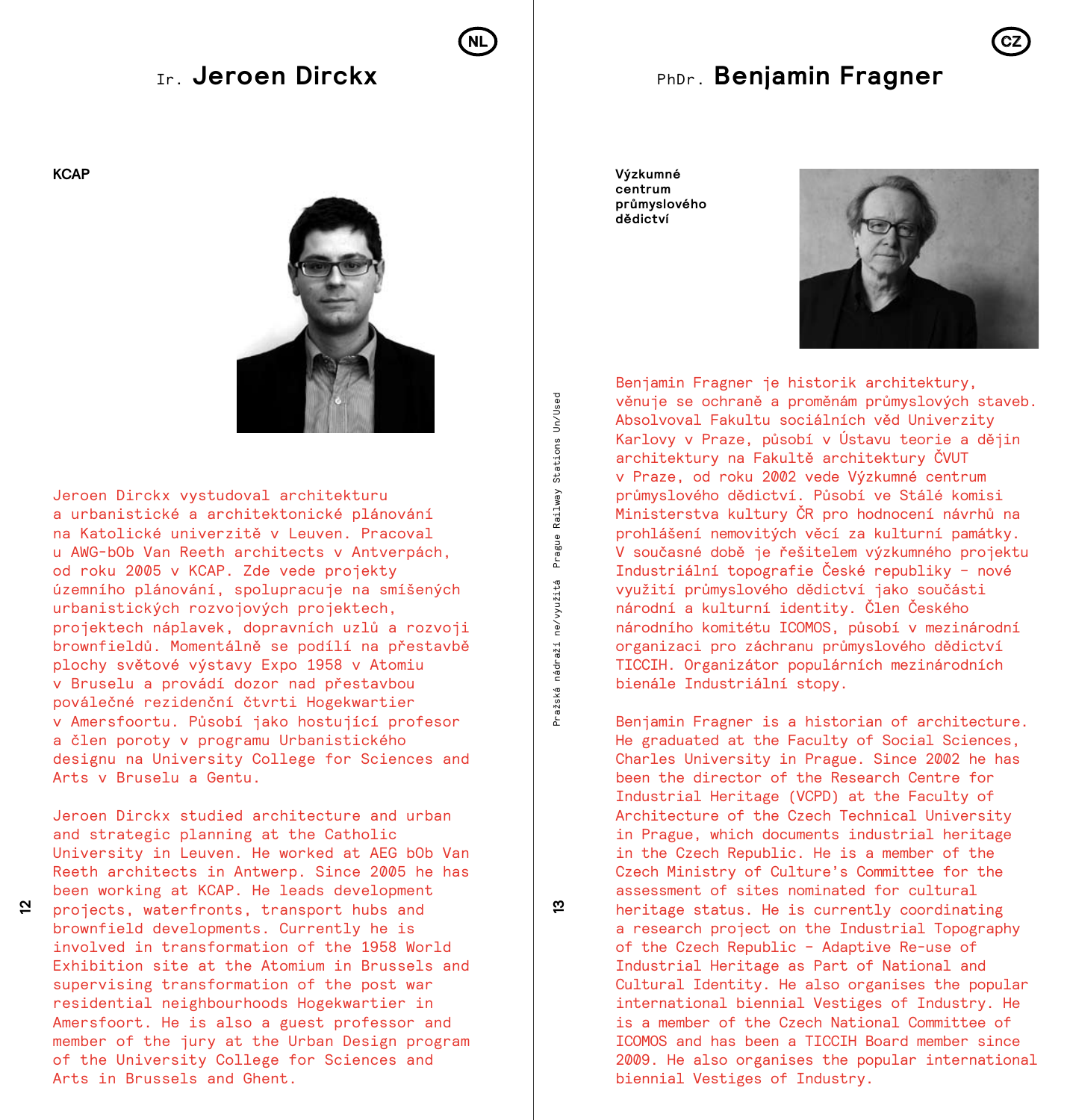**Stadt Wien**



Christoph Hrncir vystudoval architekturu na Technické univerzitě ve Vídni se specializací na obnovu a modernizaci města. Po spolupráci s několika architektonickými studii nastoupil v roce 2003 jako referent na stavebním úřadě vídeňského magistrátu, později do oddělení městského plánování v jižní a severovýchodní části Vídně. Od roku 2004 pracuje na projektu Hlavního nádraží (včetně přípravy masterplánu a spolupráce se Rakouský drahami a investory). Od roku 2010 je v hlavním týmu projektového vedení Hauptbahnhof Wien a od minulého roku projektovým koordinátorem rozvojové oblasti Favoriten – Hauptbahnhof – Arsenal.

Christoph Hrncir studied architecture at the Technical University in Vienna. He specialised in city regeneration and modernisation. After cooperation with several architecture studios in 2003 he joined the Building Authority of the city of Vienna as an executive. Later he changed to the Department of Urban Planning of the south and north-east part of Vienna. Since 2004 he has been participating on the project of the Main Railway Station (inc. preparing of the masterplan and cooperation with Austrian railways and investors). In 2010 he became a member of the project head of the Hauptbahnhof Wien and since the last year a project coordinator for Favoriten – Hauptbahnhof – Arsenal development area. **14**

Railway Stations Un/Used Pražská nádraží ne/využitá Prague Railway Stations Un/Used Prague Pražská nádraží ne/využitá

**15**

#### DI **Christoph Hrncir Night Christoph Hrncir** RNDr. **Tomáš Hudeček**, Ph.D.

**AT CZ**

**Magistrát hlavního města Prahy**



Tomáš Hudeček vystudoval matematiku a geografii na Univerzitě Palackého a sociální geografii na Univerzitě Karlově. Po studiích přednášel kartografii a tematickou kartografii. Je místopředsedou krajské organizace strany TOP 09, náměstkem primátora Prahy a zastupitelem města. Prosazuje opatření zejména v oblasti dopravy a územního rozvoje. Navrhuje výrazně jednodušší územní plán Prahy, než je stávající. Snahou je docílit stabilního, srozumitelného a lehce kontrolovatelného dokumentu, efektivně využívajícího brownfieldy uvnitř města, bránící nezastavitelné plochy a definující maximální zátěž daného území. Je také členem České geografické společnosti.

Tomáš Hudeček attended mathematics and geography at the Palacký University in Olomouc and social geography at the Charles University in Prague. After graduation he gave lectures on cartography and specialised cartography. He is a vice-chair of a regional party TOP 09, Prague Deputy Mayor and a representative. His main field is transport and development conception. He suggests reformulation of the city master plan to a clearer and more transparent version. His efforts are aimed at making up a more comprehensible and easily supervised document on effective use of brownfields in the city, protecting areas and defining the limit strain for each district. He is also a member of the Czech Geographical Association.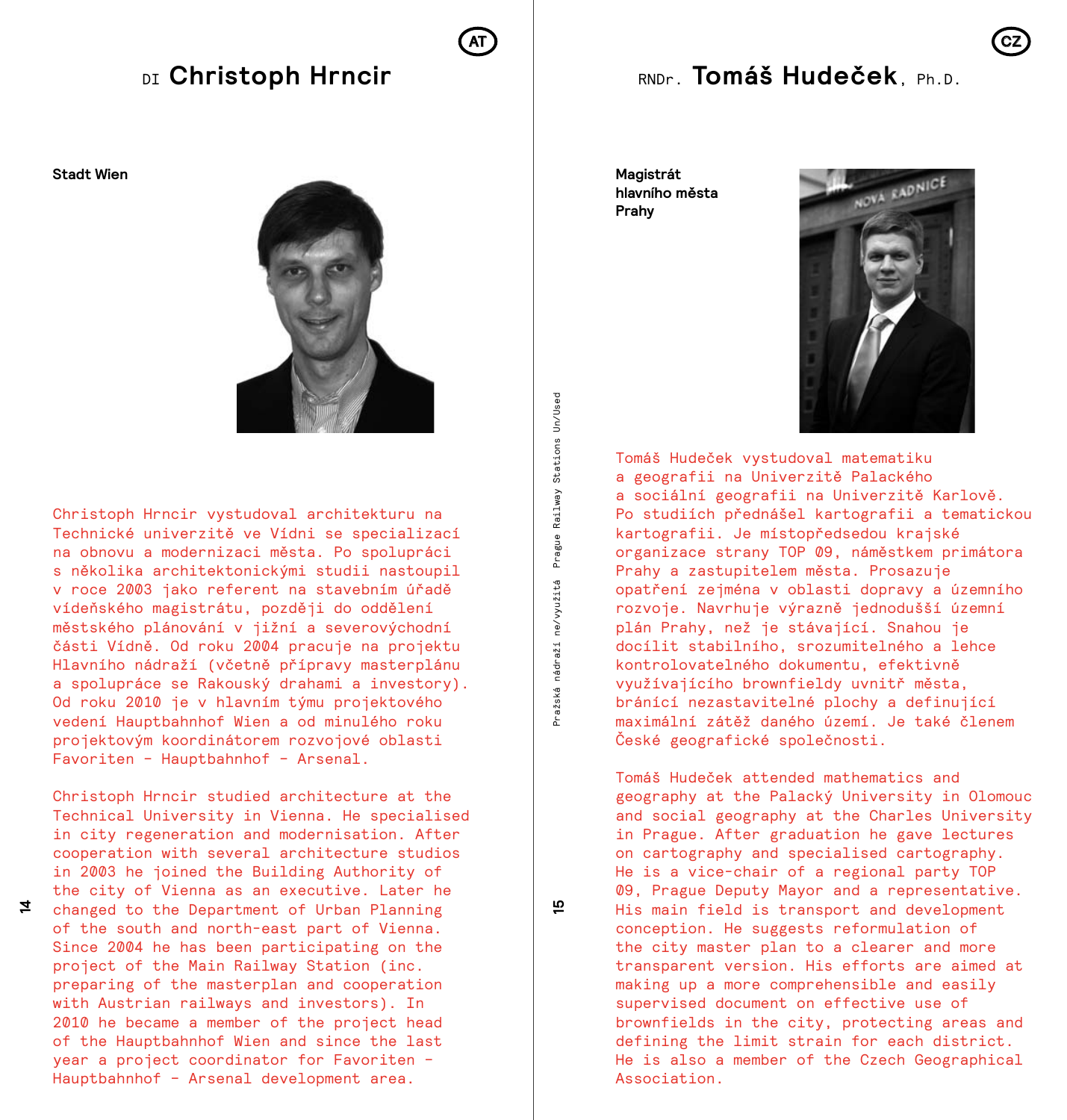## **CZ DE**



Pavel Kalina je historik umění a architektury, vystudoval obor estetika a dějiny umění na Filozofické fakultě Univerzity Karlovy v Praze, poté pokračoval ve studiu dějin a filosofie umění na Central European University v Praze. Působil na Fakultě architektury ČVUT, na Pedagogické fakultě Jihočeské univerzity a souběžně pracoval v Ústavu pro dějiny umění Akademie věd ČR. V současné době přednáší dějiny architektury jako profesor na FA ČVUT v Praze. Zabývá se rovněž arteterapií a českým sochařstvím 15. století. Jeho poslední publikace se věnovala Benediktu Riedovi.

Pavel Kalina is a historian of art and architecture. He attended the Institute of Aesthetics and Art History at the Philosophical Faculty of the Charles University in Prague. Then he followed his studies at the Central European University in Prague. He worked for the Faculty of

Architecture CTU and also for the Faculty **16** of Education University of South Bohemia. In the meantime he worked at the Institute of Art History Academy of Science of the Czech Republic. Nowadays he gives lectures of history of architecture as an appointed professor at the Faculty of Architecture at CTU. He also inquires into art therapy and Czech sculpture of the 15th century. His latest publication focuses on Benedikt Ried. Railway Stations Un/Used Pražská nádraží ne/využitá Prague Railway Stations Un/Used Prague Pražská nádraží ne/využitá

**17**

#### **prof. PhDr. Pavel Kalina**, CSc. **Dieter Polkowski**



Dieter Polkowski je architekt a urbanista, zaměřuje se na sociální prostředí a dostupné bydlení. Pracuje na Úřadu rozvoje města a životního prostředí Hamburku, zastává funkci vedoucího projektů. Je jedním z tvůrců nového HafenCity. Získal ocenění za stavby v Hamburku i přímo v HafenCity. Je autorem studie o protipovodňové ochraně památkových městských souborů na příkladu Hamburku, rozborů investiční teorie a praxe a ekologických aspektů výstavby HafenCity. V článcích, vystoupeních i politických fórech se věnuje rozvoji Hamburku a analýze hamburských novostaveb po sociální i technologické stránce.

Dieter Polkowski is an architect and city planner, he focuses on social environment and affordable living. He works as a project manager at the Office of Urban Development and Environment of the city of Hamburg. He is one of designers of the new HafenCity. He was awarded for his realisations in Hamburg and HafenCity. He wrote a case study on flood protection and heritage conservation of Hamburg, studies on investment thinking and acting, ecological aspects of HafenCity. In his articles, speeches and political forums he spotlights development of Hamburg and social and technological analyses of new realisations.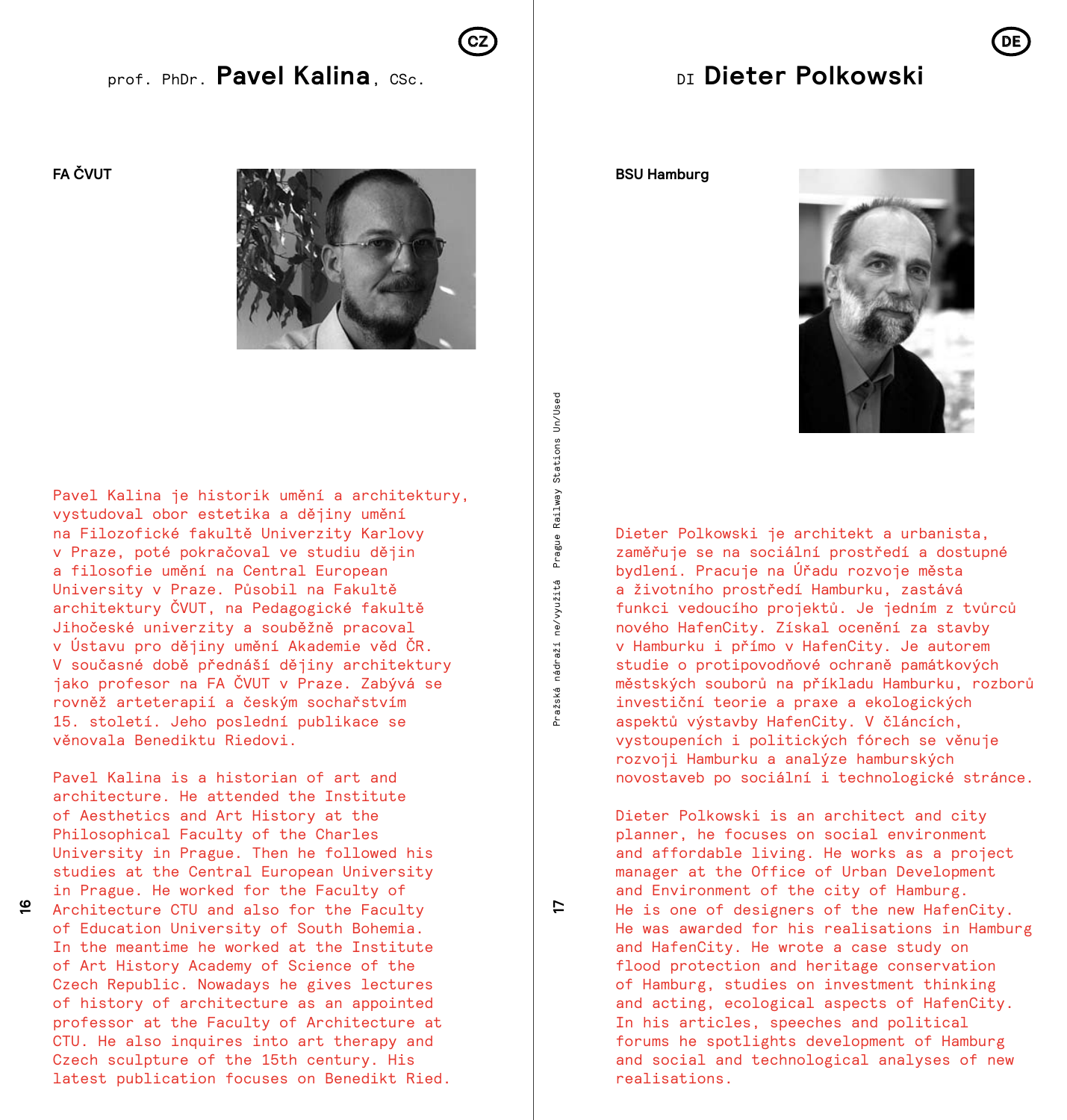



Fakultu architektury ČVUT absolvoval roku 1977. Dnes zde působí jako odborný asistent, vede ateliér na Ústavu navrhování. Dlouhá léta pracuje na urbanistických úkolech pro Prahu, zejména na její památkové rezervaci a na čtvrtích z konce 19. století. Vypracovává analýzy a koncepce rozvoje Prahy i dalších měst a věnuje se veřejnému prostoru, identitě místa a vztahům prostoru, hmoty a času, zasedá v porotách soutěží. Jeho publikační činnost je nezvykle rozsáhlá (knihy, texty, sborníky, diskuze a přednášky). Je typickým příkladem vědce působícího v urbanistické praxi, je významnou osobností architektonické a územně plánovací scény.

Jan Sedlák graduated at the Faculty of Architecture, CTU in Prague in 1977. Currently he works as a fellow lecturer and a supervisor of a design studio. For a long time he has been participating on urbanism juries and commissions for the city of Prague, dominantly in the field of historical city and quarters from the end of the 19th century. He realises **18** analyses and development conceptions of Prague

and other cities. His interests are: public space, area identity, relations between space, matter and time. He takes part in competition juries. He has published many works (books, texts, papers, discussions and lectures). He is an example of a scholar with urbanistic experience and an important personality of architectonical and spatial development.

Railway Stations Un/Used Pražská nádraží ne/využitá Prague Railway Stations Un/Used Prague Pražská nádraží ne/využitá

<u>ወ</u>



Jiří Střítecký absolvoval v roce 1980 Fakultu architektury VUT v Brně se zaměřením na architekturu a urbanismus. V letech 1980–1989 pracoval v projekčním družstvu Drupos České Budějovice, posléze ve Státním projekčním ústavu obchodu v Brně, v roce 1990 spolu s Martinem Krupauerem založili Atelier 8000 se sídly v Českých Budějovicích a v Praze. Pedagogicky působil na Fakultě architektury VUT v Brně a ateliéru architektury Vysoké školy uměleckoprůmyslové v Praze. Je činný v orgánech České komory architektů, předmětem jeho zájmu je urbanismus, kterému se věnuje i jako významný teoretik. Revitalizaci Masarykova nádraží představil A 8000 ve spolupráci s Jeanem Nouvelem.

Jan Střítecký graduated at the Faculty of Architecture of VUT Brno in 1980. He specialized in architecture and urbanism. In 1980——1989 he worked in a design team Drupos České Budějovice, then in the State Planning Institute of Trade in Brno. In 1990 together with Martin Krupauer he founded the A 8000 Studio in České Budějovice and Prague. He also taught at the Faculty of Architecture BUT in Brno and a Studio of Architecture, Academy of Arts, Architecture and Design Prague. He is an active member of the Czech Chamber of Architects. His main interest is and represents an eminent theorist on this field. The A 8000 Studio cooperated with Jean Nouvel on their project of revitalisation of the Masarykovo railway station in Prague.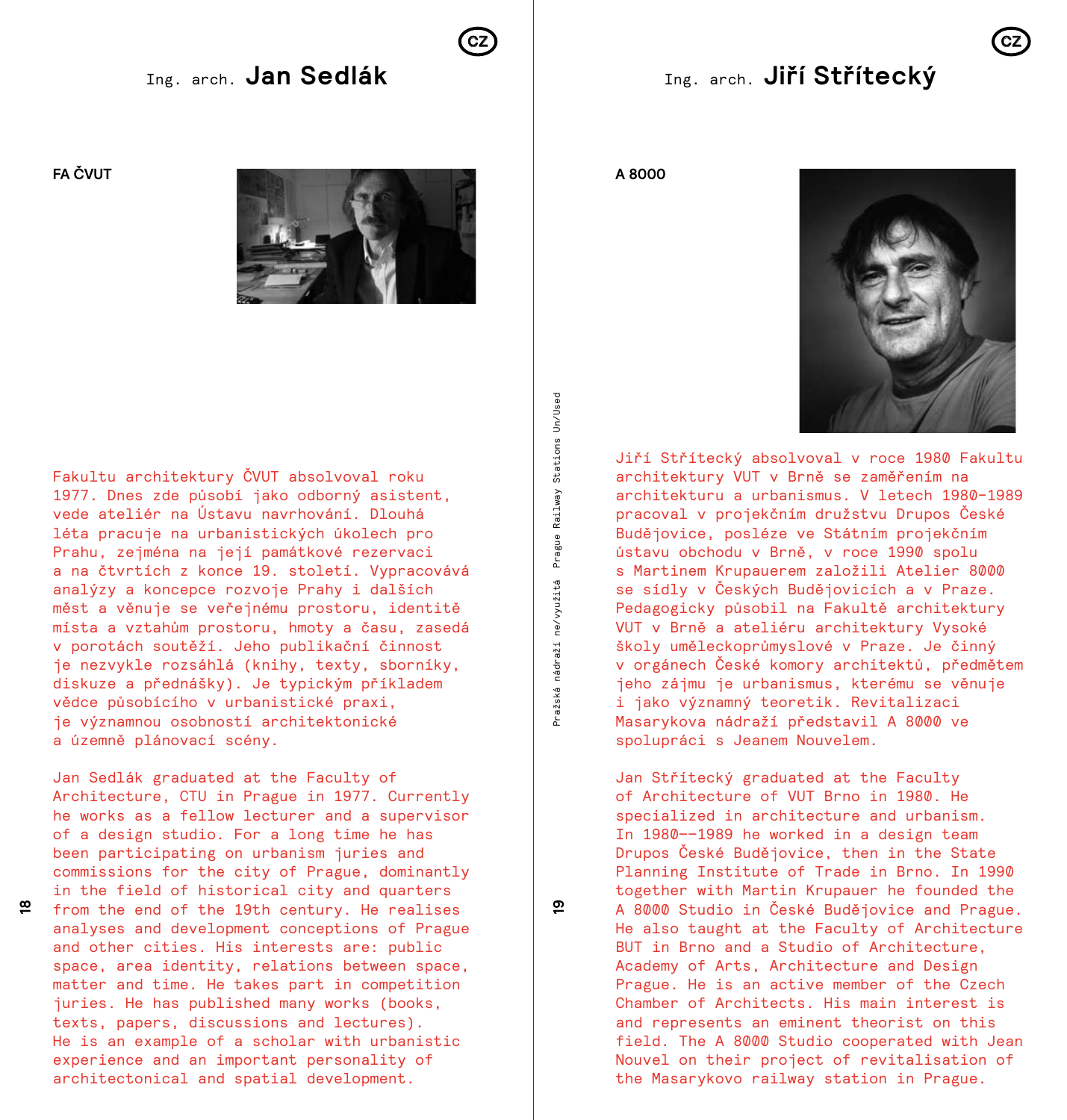

# PhDr. **Jakub Železný**

**moderátor / moderated by**



Jakub Železný vystudoval Filozofickou fakultu Univerzity Palackého v Olomouci a Fakultu sociálních věd Univerzity Karlovy v Praze, kde v současnosti také přednáší. Od roku 1993 pracuje v Českém rozhlase, od roku 1997 v televizi. Moderuje především zpravodajské a politické pořady.

Jakub Železný graduated at the Philosophical Faculty of the Palacký University in Olomouc and the Faculty of Social Sciences of the Charles University in Prague where he is currently lecturing. Since 1993 he has been working in the Czech Radio, since 1997 in television. He presents mostly news and political programs.



Veleslavín Vinohrady



if of

**21** 

Vršovice Vysočany





Vyšehrad Nákladové n. Žižkov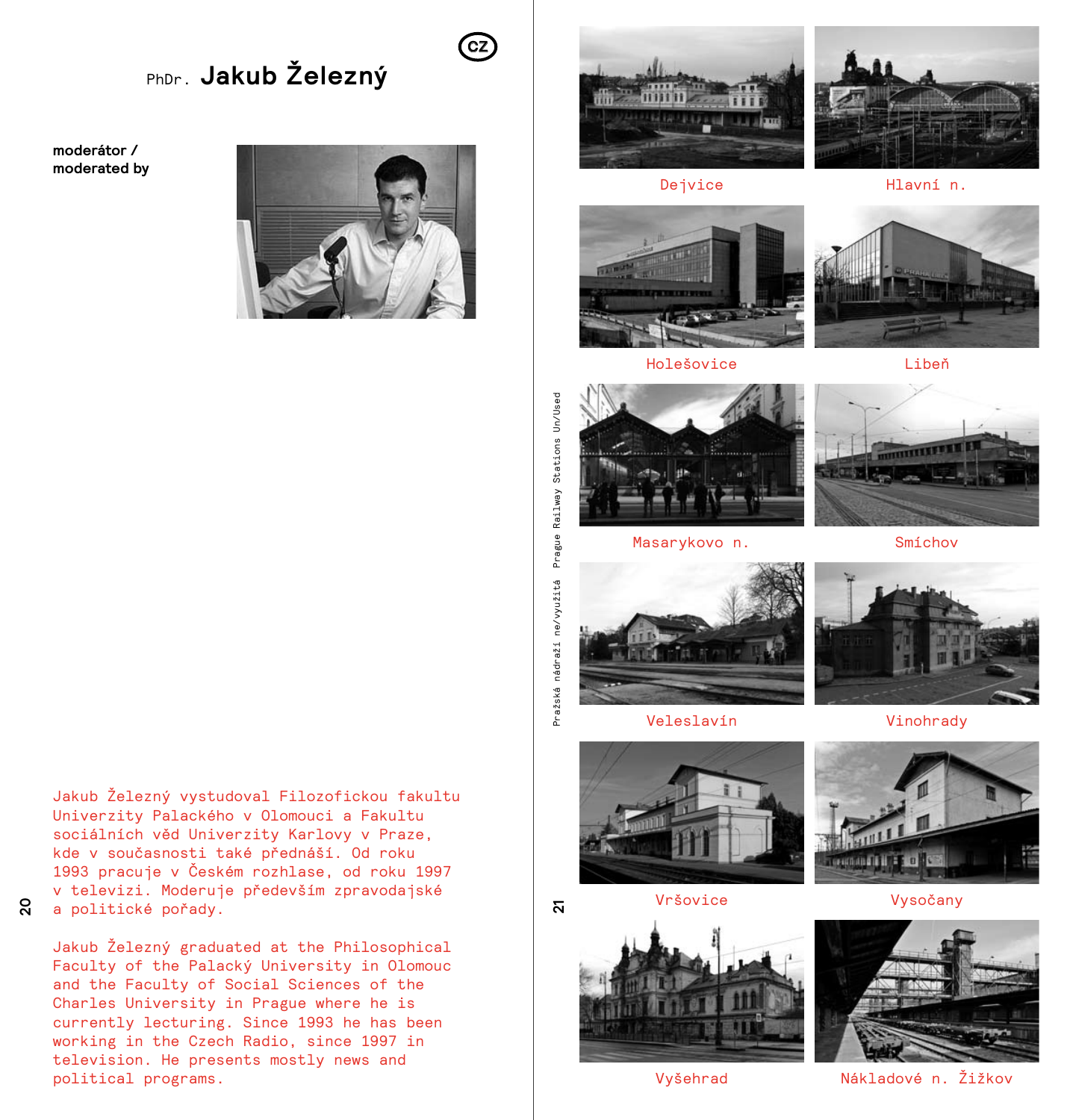